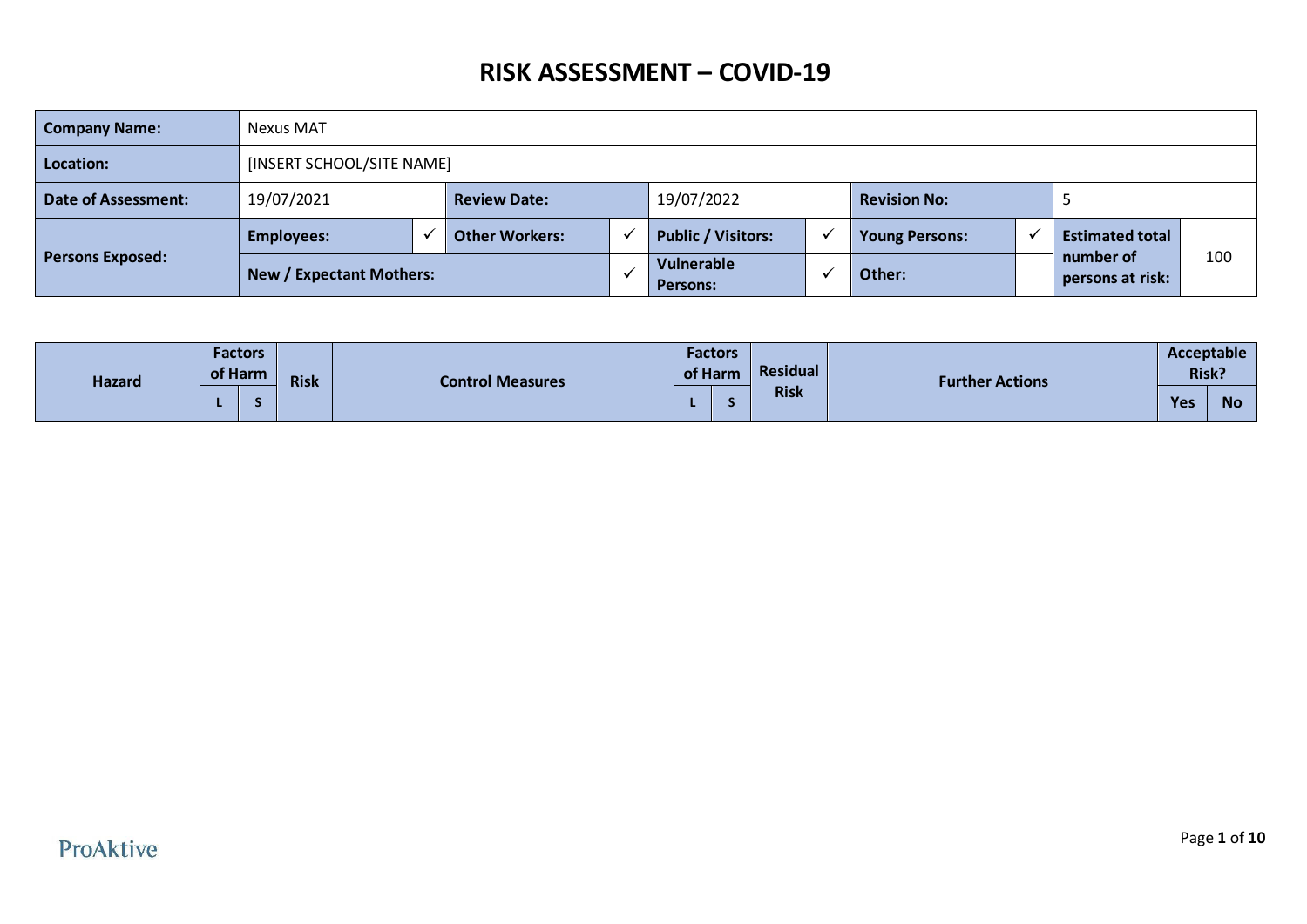| <b>Hazard</b>                 |   | <b>Factors</b><br>of Harm | <b>Risk</b> | <b>Control Measures</b>                                                                                                                                                                                                                                                                                                                                                                                                                                                                                                                                                                                                                                                                                                                                                                                                                                                                                                                                                                                                                                                                                                                                                                                                                                                                                                                                                                                                                                                                                                                                                                            | of Harm | <b>Factors</b> | <b>Residual</b><br><b>Risk</b> | <b>Further Actions</b>                                                          | Acceptable   | Risk? |
|-------------------------------|---|---------------------------|-------------|----------------------------------------------------------------------------------------------------------------------------------------------------------------------------------------------------------------------------------------------------------------------------------------------------------------------------------------------------------------------------------------------------------------------------------------------------------------------------------------------------------------------------------------------------------------------------------------------------------------------------------------------------------------------------------------------------------------------------------------------------------------------------------------------------------------------------------------------------------------------------------------------------------------------------------------------------------------------------------------------------------------------------------------------------------------------------------------------------------------------------------------------------------------------------------------------------------------------------------------------------------------------------------------------------------------------------------------------------------------------------------------------------------------------------------------------------------------------------------------------------------------------------------------------------------------------------------------------------|---------|----------------|--------------------------------|---------------------------------------------------------------------------------|--------------|-------|
| Lack of<br><b>Information</b> | 3 | 5                         | 15          | The school has subscribed to information and updates from<br>approved sources. These include, but are not limited to:<br><b>UK Government</b><br>(https://www.gov.uk/guidance/covid-19-<br>coronavirus-restrictions-what-you-can-and-cannot-<br>do)<br>Public Health England (PHE)<br>$\bullet$<br>(https://www.gov.uk/government/publications/guid<br>ance-to-employers-and-businesses-about-covid-19).<br>Department for Education (DfE)<br>(https://www.gov.uk/government/publications/actio<br>ns-for-schools-during-the-coronavirus-<br>outbreak/guidance-for-full-opening-schools)<br>National Health Service (NHS)<br>$\bullet$<br>(https://www.nhs.uk/conditions/coronavirus-covid-<br>19/<br>Health and Safety Executive (HSE)<br>https://www.hse.gov.uk/news/coronavirus.htm<br>Updates are passed to all staff members to ensure that they are<br>kept informed. This is in the form of notices, memos and<br>meetings (face to face, videoconference or teleconference).<br>The subject is of public concern and all newspapers and other<br>news sources are providing daily information on this matter. All<br>persons, therefore, are considered to have easy access to<br>information at the present time.<br>Information is provided throughout the school covering topics<br>such as good hygiene, handwashing, and the 'catch it, bin it, kill<br>it' message.<br>Information is routinely provided to children via school<br>assemblies and by class teachers.<br>Information is routinely provided to parents via the school<br>website, text or email services, and letters. | 1       | 5              | 5.                             | Posters should be reviewed to ensure that they remain in<br>readable condition. | $\checkmark$ |       |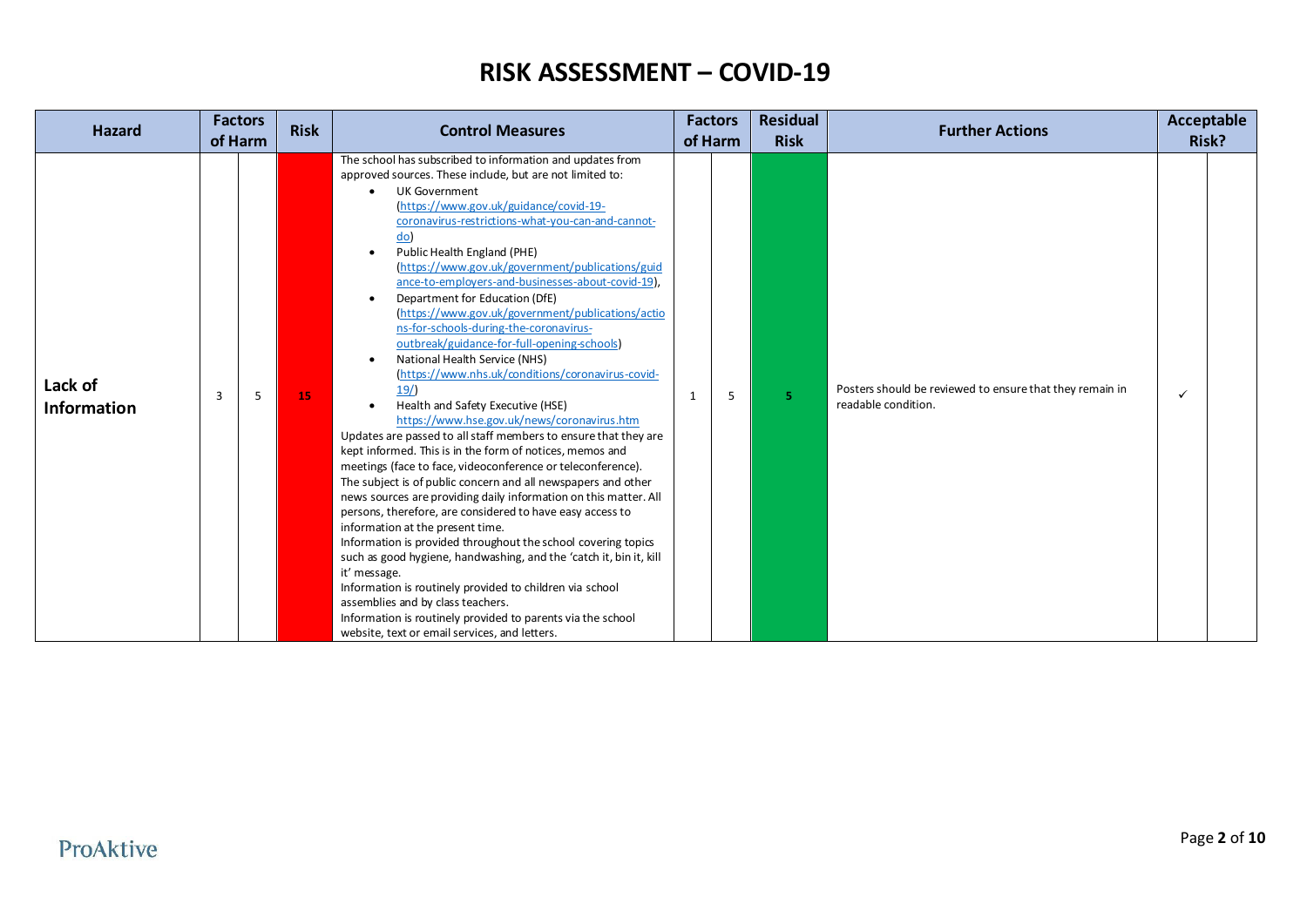| <b>Hazard</b>                                                                                                                    | <b>Factors</b><br>of Harm |   | <b>Risk</b> | <b>Control Measures</b>                                                                                                                                                                                                                                                                                                                                                                                                                                                                                                                                                                                                                                                                                                                                                                                                                                                                                                                                                                                                                                                                     | of Harm      | <b>Factors</b> | <b>Residual</b><br><b>Risk</b> | <b>Further Actions</b>                                                                                  |              | <b>Acceptable</b><br>Risk? |
|----------------------------------------------------------------------------------------------------------------------------------|---------------------------|---|-------------|---------------------------------------------------------------------------------------------------------------------------------------------------------------------------------------------------------------------------------------------------------------------------------------------------------------------------------------------------------------------------------------------------------------------------------------------------------------------------------------------------------------------------------------------------------------------------------------------------------------------------------------------------------------------------------------------------------------------------------------------------------------------------------------------------------------------------------------------------------------------------------------------------------------------------------------------------------------------------------------------------------------------------------------------------------------------------------------------|--------------|----------------|--------------------------------|---------------------------------------------------------------------------------------------------------|--------------|----------------------------|
| <b>Use of Personal</b><br>Protective<br>Equipment                                                                                | $\overline{2}$            | 5 | 10          | At the employee's discretion, facial coverings may be worn<br>within classrooms providing that this does not detract from the<br>teaching activities.<br>Facial coverings must not be worn by young children or those<br>with special educational needs as they may not be able to<br>handle them as directed.<br>Any pupil who has an existing care routine which requires the<br>use of PPE should continue to receive care in the same way.<br>This includes care routines such as AGP.<br>In the event that a pupil becomes unwell with symptoms of<br>COVID-19 then social distancing should be maintained. If this is<br>not possible then the supervising adult should wear gloves, an<br>apron and a face mask for this situation only. If the child is<br>coughing, spitting or vomiting, then eye protection should be<br>worn.<br>Schools have obtained adequate quantities of PPE and have<br>trained staff in the safe use (such as doffing and donning).<br>Means of disposing of used PPE has been considered and<br>suitable bins are provided which are emptied regularly. | 1            | 5              | 5.                             | Ensure that the school has a supply of face masks, aprons and<br>eye protection for emergency use only. | $\checkmark$ |                            |
| Clinically<br><b>Extremely</b><br><b>Vulnerable or</b><br><b>Persons with</b><br><b>Increased Risk</b><br>including<br>Pregnancy | $\overline{4}$            | 5 | 20          | Any persons previously defined as being 'Clinically Extremely<br>Vulnerable', or is in a group identified as being more at risk will<br>be managed via the implementation of controls detailed within<br>this risk assessment.<br>The school ensures that all at risk groups are protected as far as<br>is reasonably practicable without any discrimination.<br>Individual risk assessments will be undertaken where<br>appropriate to determine individual needs that cannot be<br>accommodated by the controls detailed in this risk assessment.<br>Pregnant employees will be subject to regular assessment to<br>ensure controls are adequate. Guidance from the UK<br>Government will be followed at all times. Information can be<br>found at:<br>https://www.gov.uk/government/publications/coronavirus-<br>covid-19-advice-for-pregnant-employees/coronavirus-covid-19-<br>advice-for-pregnant-employees                                                                                                                                                                           | $\mathbf{1}$ | 5              | 5.                             | The school should ensure that medical records for children<br>and staff are updated and kept on file.   | ✓            |                            |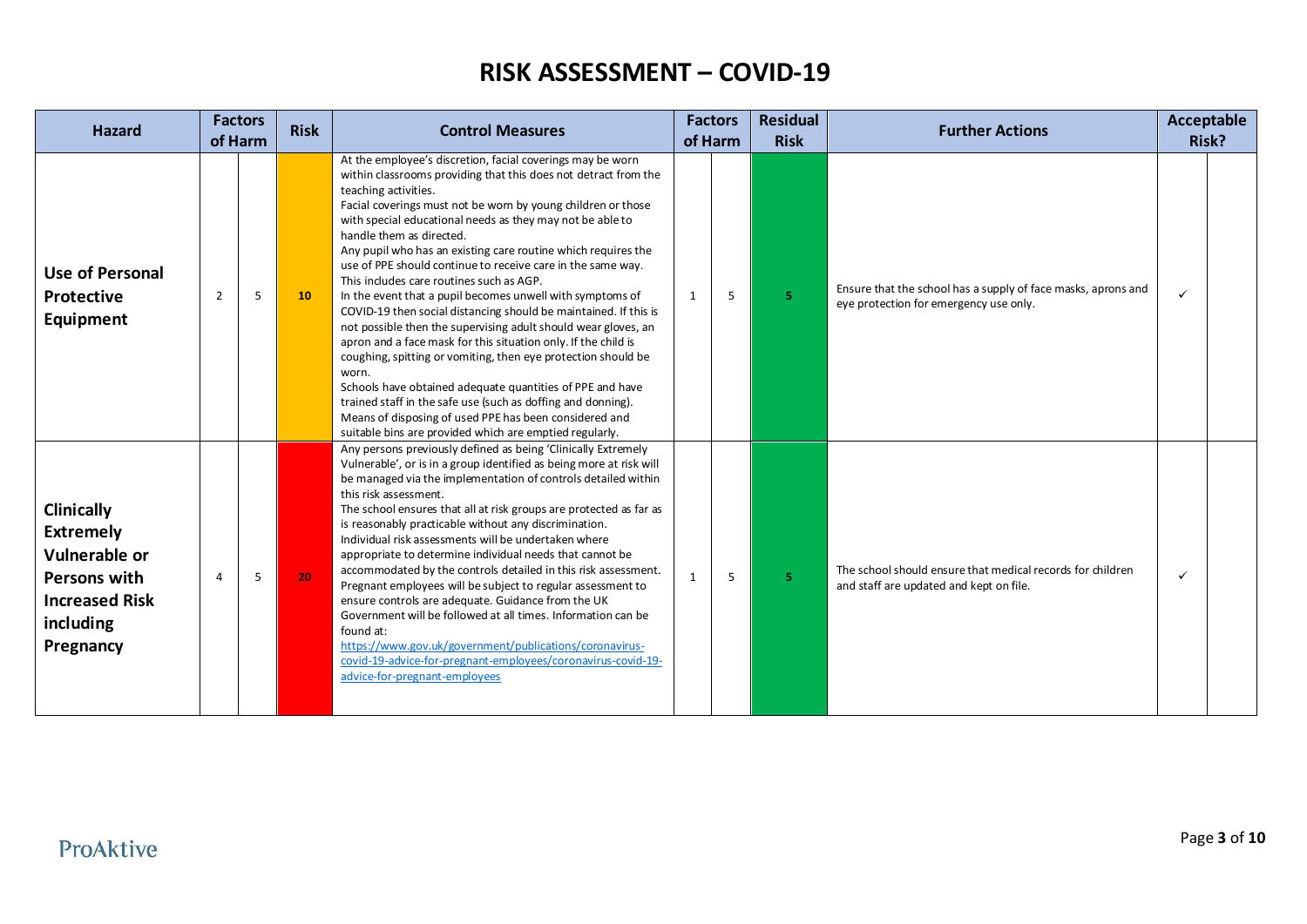| <b>Hazard</b>                                  | <b>Factors</b><br>of Harm |   | <b>Risk</b> | <b>Control Measures</b>                                                                                                                                                                                                                                                                                                                                                                                                                                                                                                                                                                                                                                                                                                                                                                                                                                                                                                                                                                                                                                                                                                                 | <b>Factors</b><br>of Harm | <b>Residual</b><br><b>Risk</b> | <b>Further Actions</b> | Acceptable<br>Risk? |  |
|------------------------------------------------|---------------------------|---|-------------|-----------------------------------------------------------------------------------------------------------------------------------------------------------------------------------------------------------------------------------------------------------------------------------------------------------------------------------------------------------------------------------------------------------------------------------------------------------------------------------------------------------------------------------------------------------------------------------------------------------------------------------------------------------------------------------------------------------------------------------------------------------------------------------------------------------------------------------------------------------------------------------------------------------------------------------------------------------------------------------------------------------------------------------------------------------------------------------------------------------------------------------------|---------------------------|--------------------------------|------------------------|---------------------|--|
| <b>Spread of the virus</b><br>via hand contact | $\overline{a}$            | 5 | 20          | All persons on school are provided with information on good<br>hygiene measure to include:<br>washing hands with soap and water often $-$ do this<br>for at least 20 seconds.<br>washing hands when you get home or into work.<br>٠<br>using hand sanitiser gel if soap and water are not<br>available.<br>covering mouth and nose with a tissue or sleeve (not<br>hands) when coughing or sneezing.<br>put used tissues in the bin straight away and wash<br>hands afterwards.<br>do not touch your eyes, nose or mouth if your hands<br>are not clean.<br>Staff and students are reminded of the importance of good<br>hand hygiene via briefings, assemblies and posters throughout<br>the school.<br>Supplies of soap and hand sanitiser are available for use.<br>Hand sanitiser, or similar, is available in the reception and all<br>visitors and staff are instructed to use this on arrival to the<br>building.<br>Hand washing facilities are available throughout the school<br>building and includes sinks in toilets and classrooms.<br>Bins will be emptied regularly, especially those used for<br>disposing of tissues. | 5                         | 5.                             | None Required.         | ✓                   |  |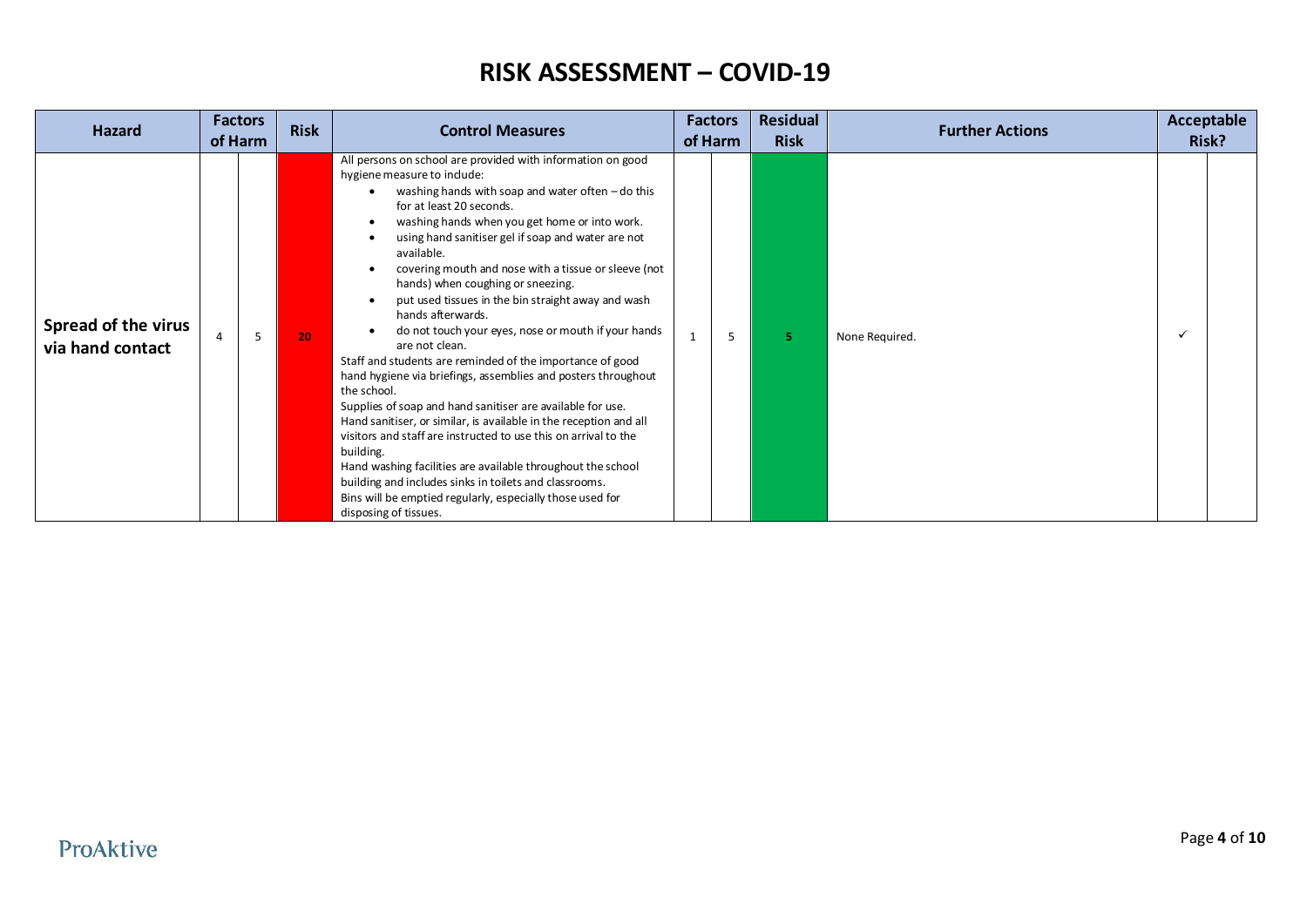| <b>Hazard</b>                                      | of Harm | <b>Factors</b> | <b>Factors</b><br><b>Risk</b><br><b>Control Measures</b><br>of Harm |                                                                                                                                                                                                                                                                                                                                                                                                                                                                                                                                                                                                                                                                                                                                                                                                                                                                                                                                                                                                                                                                                                                                                                     | <b>Residual</b><br><b>Risk</b> | <b>Further Actions</b> | Acceptable<br>Risk? |  |  |  |
|----------------------------------------------------|---------|----------------|---------------------------------------------------------------------|---------------------------------------------------------------------------------------------------------------------------------------------------------------------------------------------------------------------------------------------------------------------------------------------------------------------------------------------------------------------------------------------------------------------------------------------------------------------------------------------------------------------------------------------------------------------------------------------------------------------------------------------------------------------------------------------------------------------------------------------------------------------------------------------------------------------------------------------------------------------------------------------------------------------------------------------------------------------------------------------------------------------------------------------------------------------------------------------------------------------------------------------------------------------|--------------------------------|------------------------|---------------------|--|--|--|
| Spread of the virus<br>via aerosol<br>transmission | 4       | 5              | 20                                                                  | Posters are displayed throughout the school with the 'Catch It,<br>Bin It, Kill It' message.<br>Staff and students are reminded of the importance of good<br>respiratory hygiene via briefings and assemblies.<br>The school will ensure that there is good ventilation of spaces<br>by opening windows and doors wherever possible. Working<br>temperature and fire requirements will be considered when<br>opening windows and doors.<br>Where there is mechanical ventilation, this will be turned to full<br>natural air flow, if possible, or used in conjunction with natural<br>air flow.<br>Seating and spacing is considered during the organisation<br>process for larger group meetings.<br>At the employee's discretion, facial coverings may be worn<br>within classrooms providing that this does not detract from the<br>teaching activities.<br>Facial coverings must not be worn by young children or those<br>with special educational needs as they may not be able to<br>handle them as directed.<br>Facial coverings will be worn by any persons dealing with an<br>individual in school with suspected symptoms until they have<br>left site. | $\mathbf{1}$                   | 5                      |                     |  |  |  |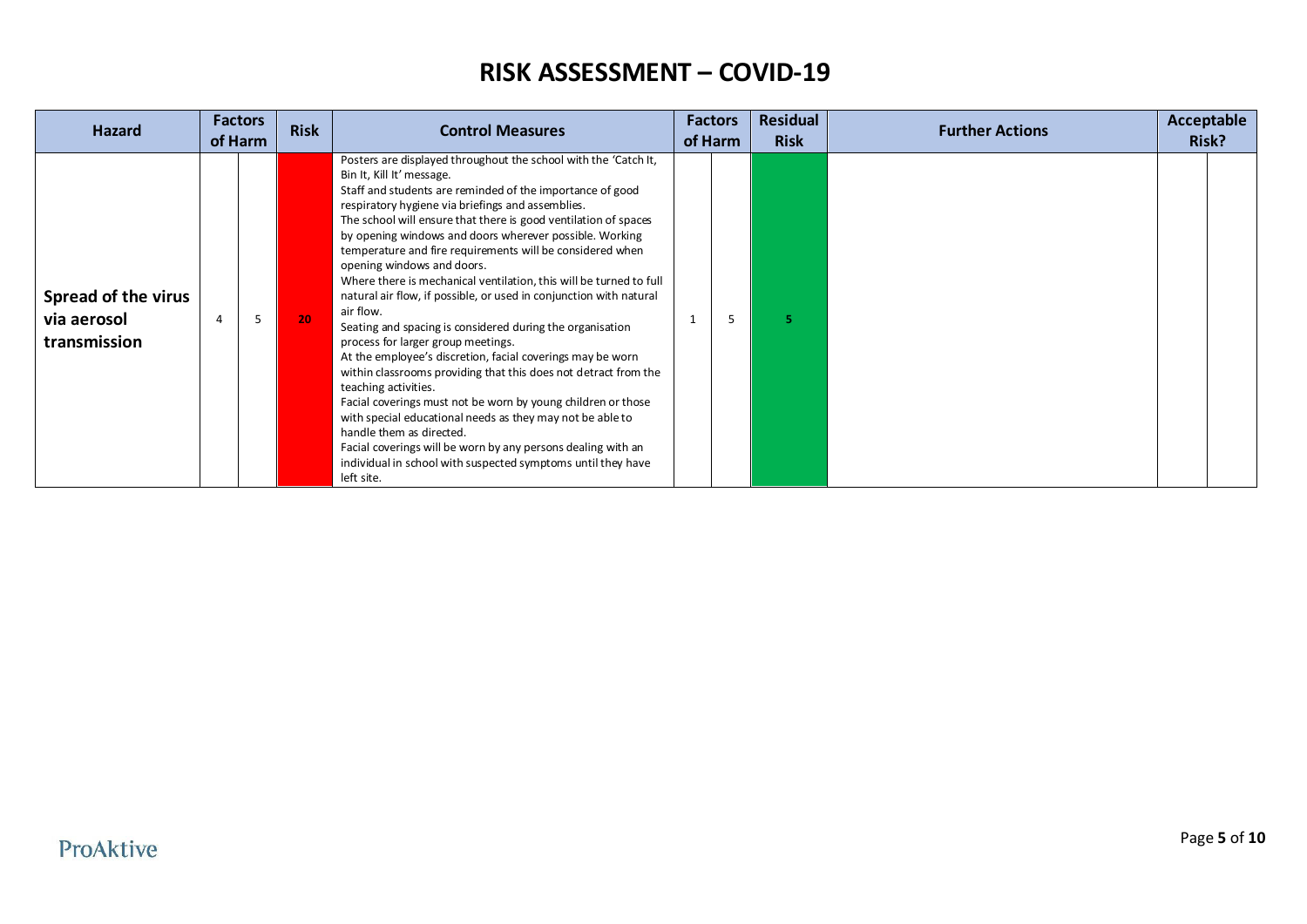| <b>Hazard</b>                      |                | <b>Factors</b><br>of Harm | <b>Risk</b> | <b>Control Measures</b>                                                                                                                                                                                                                                                                                                                                                                                                                                                                                                                                                                                                                                                                                                                                                                                                                                                                                                                                                                                                                                                                                                                                                                                                             | <b>Factors</b><br>of Harm | <b>Residual</b><br><b>Risk</b> | <b>Further Actions</b> | Acceptable<br>Risk? |  |
|------------------------------------|----------------|---------------------------|-------------|-------------------------------------------------------------------------------------------------------------------------------------------------------------------------------------------------------------------------------------------------------------------------------------------------------------------------------------------------------------------------------------------------------------------------------------------------------------------------------------------------------------------------------------------------------------------------------------------------------------------------------------------------------------------------------------------------------------------------------------------------------------------------------------------------------------------------------------------------------------------------------------------------------------------------------------------------------------------------------------------------------------------------------------------------------------------------------------------------------------------------------------------------------------------------------------------------------------------------------------|---------------------------|--------------------------------|------------------------|---------------------|--|
| <b>Cleaning of the</b><br>premises | $\overline{4}$ | 5                         | 20          | The school will continue to ensure that the premises are<br>cleaned and that cleaning supplies are made available to<br>teachers so that spot cleaning can be undertaken if required.<br>Cleaning chemicals purchased in bulk will be stored centrally by<br>the site manager / caretaker and decanted for use by others.<br>When decanting cleaning chemicals, the site manager /<br>caretaker will ensure that PPE required in the MSDS information<br>will be followed and worn.<br>Cleaning chemicals must be decanted into appropriate<br>containers or bottles. The name of the product and hazards<br>labels / information must be transferred to the new container<br>so that the details of the chemical can still be seen by any<br>person.<br>Cleaning chemicals in classrooms must not be accessible by<br>pupils. Cleaning chemicals should be stored in locked cupboards<br>if possible.<br>Dining areas, toilets and high frequency areas are prioritised.<br>Contact points, work surfaces, door handles, light switches etc.<br>are cleaned and sanitised regularly.<br>Bins are emptied regularly.<br>PPE is available for cleaning activities including disposable<br>aprons, gloves and goggles as appropriate. | ב                         | 5.                             |                        |                     |  |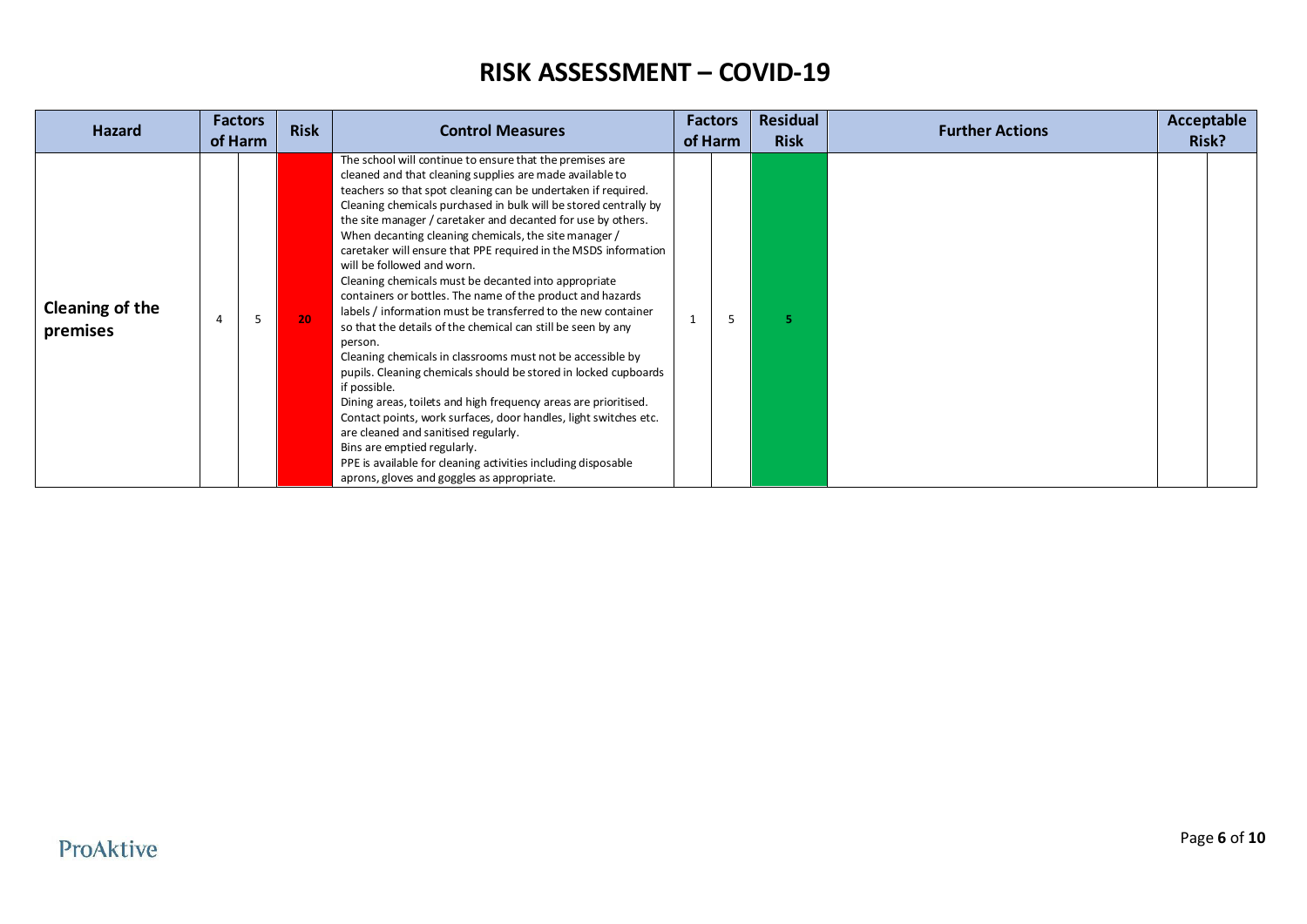| <b>Hazard</b>                                                | <b>Factors</b><br><b>Risk</b><br><b>Control Measures</b><br>of Harm |   |    | <b>Factors</b><br>of Harm                                                                                                                                                                                                                                                                                                                                                                                                                                                                                                                                                                                                                                                                                                                                                                                                                                                                                                                                                                                                                                                                                                                                                                                                                                               |                | <b>Residual</b><br><b>Risk</b> |   |                                                                                                                                                                          | <b>Further Actions</b> |  | <b>Acceptable</b><br>Risk? |  |
|--------------------------------------------------------------|---------------------------------------------------------------------|---|----|-------------------------------------------------------------------------------------------------------------------------------------------------------------------------------------------------------------------------------------------------------------------------------------------------------------------------------------------------------------------------------------------------------------------------------------------------------------------------------------------------------------------------------------------------------------------------------------------------------------------------------------------------------------------------------------------------------------------------------------------------------------------------------------------------------------------------------------------------------------------------------------------------------------------------------------------------------------------------------------------------------------------------------------------------------------------------------------------------------------------------------------------------------------------------------------------------------------------------------------------------------------------------|----------------|--------------------------------|---|--------------------------------------------------------------------------------------------------------------------------------------------------------------------------|------------------------|--|----------------------------|--|
| <b>Symptomatic Staff</b><br>and Children in<br><b>School</b> | $\overline{4}$                                                      | 5 | 20 | Staff, students, and parents are instructed not to attend school<br>if any person develops symptoms of the virus.<br>If staff develop symptoms whilst at school they will be asked to<br>leave school immediately.<br>Pupils who develop symptoms will be permitted to leave school<br>(admin office will be notified) if they are capable of travelling<br>home alone safely.<br>Pupils who develop symptoms who cannot travel home safely<br>alone will be moved to a designated room where they can stay<br>until collection by a responsible adult. Signage will be placed on<br>the door to indicate that it is in use and should not be entered.<br>Staff who interact with the pupil whilst waiting for collection<br>will be required to wear suitable PPE to include a facial<br>covering. Once the pupil is collected, the room will be cleaned<br>thoroughly before being re-used.<br>Social distancing will be implemented for staff and students<br>with developing symptoms. This includes staff interacting with a<br>pupil awaiting collection.<br>Staff and students will be advised to avoid the use of public<br>transport as a means of getting home.<br>Staff and students will be advised to book a confirmatory PCR<br>test as soon as possible. | $\overline{2}$ | 5                              | 5 | Ensure that a suitable room for use by pupils awaiting<br>collection has been identified and that staff have been<br>provided with information on it's location and use. |                        |  |                            |  |
| <b>Lateral Flow</b><br><b>Testing</b>                        | $\overline{4}$                                                      | 5 | 20 | Twice weekly home Lateral Flow Testing (LFT) will continue to<br>be available for staff and students in Y7 and above until advised<br>otherwise by government.<br>LFT kits are provided by the school together with instructions<br>on the safe use.<br>LFT kits are available for collection at pharmacies in the wider<br>community during holiday periods.<br>Any new starters will be advised of the process as part of the<br>induction to the school.                                                                                                                                                                                                                                                                                                                                                                                                                                                                                                                                                                                                                                                                                                                                                                                                             | 1              | 5                              | 5 |                                                                                                                                                                          |                        |  |                            |  |
| <b>Staff and Pupil</b><br><b>Mental Health</b>               | $\overline{4}$                                                      | 5 | 20 | Staff are available to support persons with mental health issues.<br>Wellbeing and mental health is discussed regularly in PSHE,<br>assemblies and pupil briefings.<br>Staff briefings / training on wellbeing are provided.<br>Staff are signposted to useful websites and resources.<br>Staff are encouraged to manage work / life balance and work<br>hours are monitored by line managers.                                                                                                                                                                                                                                                                                                                                                                                                                                                                                                                                                                                                                                                                                                                                                                                                                                                                          | 1              | 5                              | 5 |                                                                                                                                                                          |                        |  |                            |  |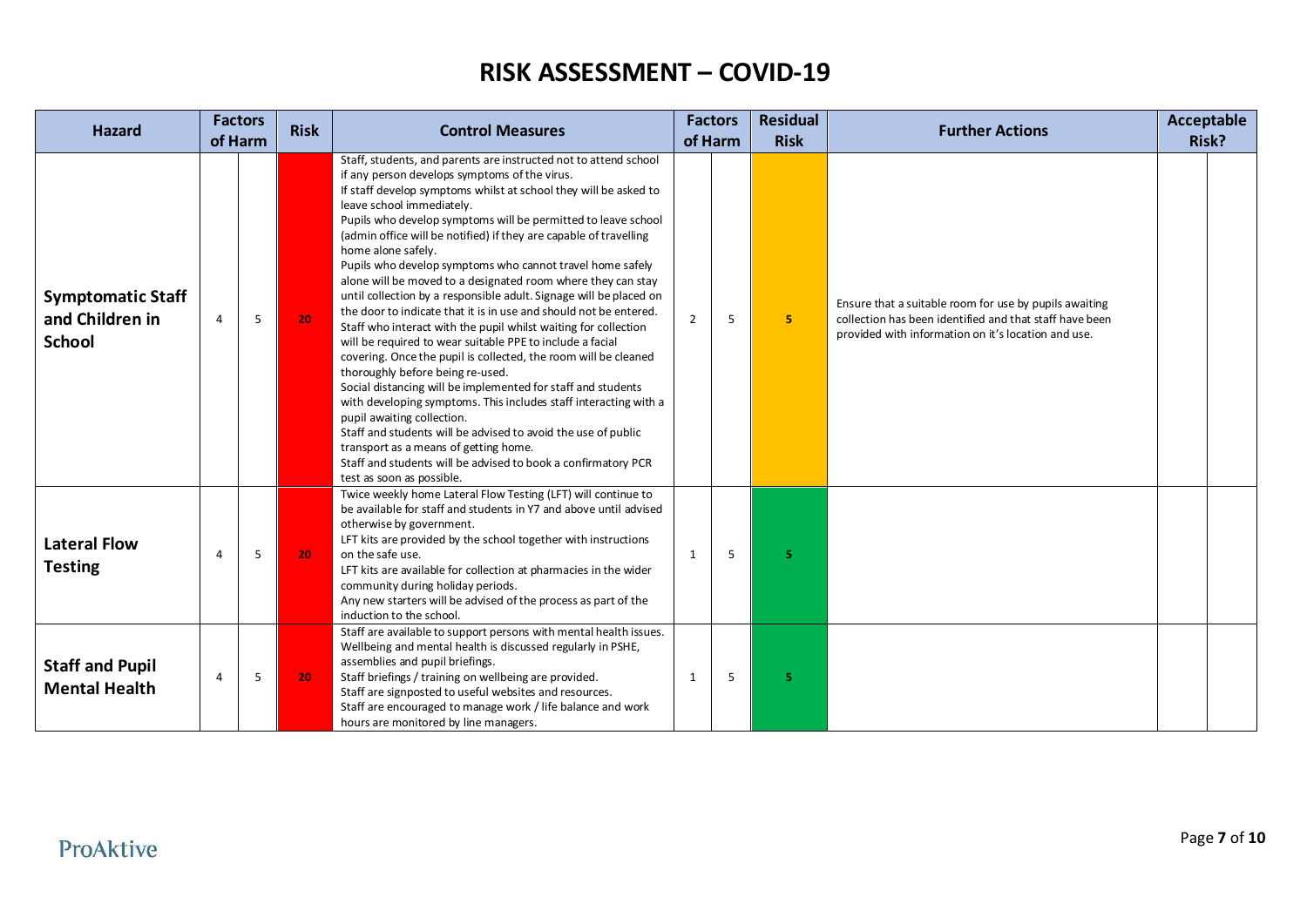| <b>Hazard</b>                            |                | <b>Factors</b><br>of Harm | <b>Risk</b> | <b>Control Measures</b>                                                                                                                                                                                                                                                                                                                                                                                                                                                                                                                                                                                                                                              |                | <b>Factors</b><br>of Harm | <b>Residual</b><br><b>Risk</b> | <b>Further Actions</b>                                                   |              | Acceptable<br>Risk? |
|------------------------------------------|----------------|---------------------------|-------------|----------------------------------------------------------------------------------------------------------------------------------------------------------------------------------------------------------------------------------------------------------------------------------------------------------------------------------------------------------------------------------------------------------------------------------------------------------------------------------------------------------------------------------------------------------------------------------------------------------------------------------------------------------------------|----------------|---------------------------|--------------------------------|--------------------------------------------------------------------------|--------------|---------------------|
| <b>Staff Holidaying</b><br><b>Abroad</b> | $\overline{a}$ | 5                         | 20          | All staff are advised to follow government advice on the<br>booking of holidays. Further information can be found from the<br>UK Government (https://www.gov.uk/travel-abroad).<br>Staff are advised of the need to be available for work and to<br>plan any quarantine timings into their holiday plans.<br>Staff attendance policy and absence policies to be followed.                                                                                                                                                                                                                                                                                            | $\overline{2}$ | 5                         | 10                             |                                                                          |              |                     |
| <b>School Visits and</b><br><b>Trips</b> | 4              | 5                         | 20          | Domestic day and residential trips can be undertaken.<br>International trips can be booked after September 2021. Any<br>international trip must follow the government guidance on<br>foreign travel.<br>All trips must be undertaken only after a thorough risk<br>assessment has been completed. This must include:<br>assessment of the management of COVID-19 at the<br>$\bullet$<br>destination.<br>Contingency plans in case a member of the trip<br>$\bullet$<br>becomes symptomatic<br>Cleaning and hygiene arrangements<br>$\bullet$                                                                                                                         | $\overline{2}$ | 5                         | 10                             |                                                                          |              |                     |
| <b>Emergency Plans</b>                   | 3<br>5         |                           | 15          | The school has an Outbreak Management Plan (OMP) which<br>covers the possibilities that it might be a necessity to<br>reintroduce controls to manage the spread of COVID-19 at a<br>local level.<br>The OMP specifies the Single Point of Contact (SPOC) for the<br>School.<br>Advice from PHE / DfE will be sought.<br>If several confirmed cases are reported within a 14 day notice<br>period in school, the DfE helpline will be notified (0800 046<br>8687).<br>Advice from the local Director of Public Health will be followed<br>in stepping up or stepping down control measures.<br>Where necessary, all or elements of the OMP will be put into<br>place. | 1              | 5                         | 5.                             | Ensure that the details of the OMP are available for staff to<br>review. | $\checkmark$ |                     |
| <b>Name of Assessor:</b>                 |                |                           |             | Ian Clayton CMIOSH                                                                                                                                                                                                                                                                                                                                                                                                                                                                                                                                                                                                                                                   |                |                           | Signature:                     |                                                                          |              |                     |
|                                          |                |                           |             |                                                                                                                                                                                                                                                                                                                                                                                                                                                                                                                                                                                                                                                                      |                |                           |                                |                                                                          |              |                     |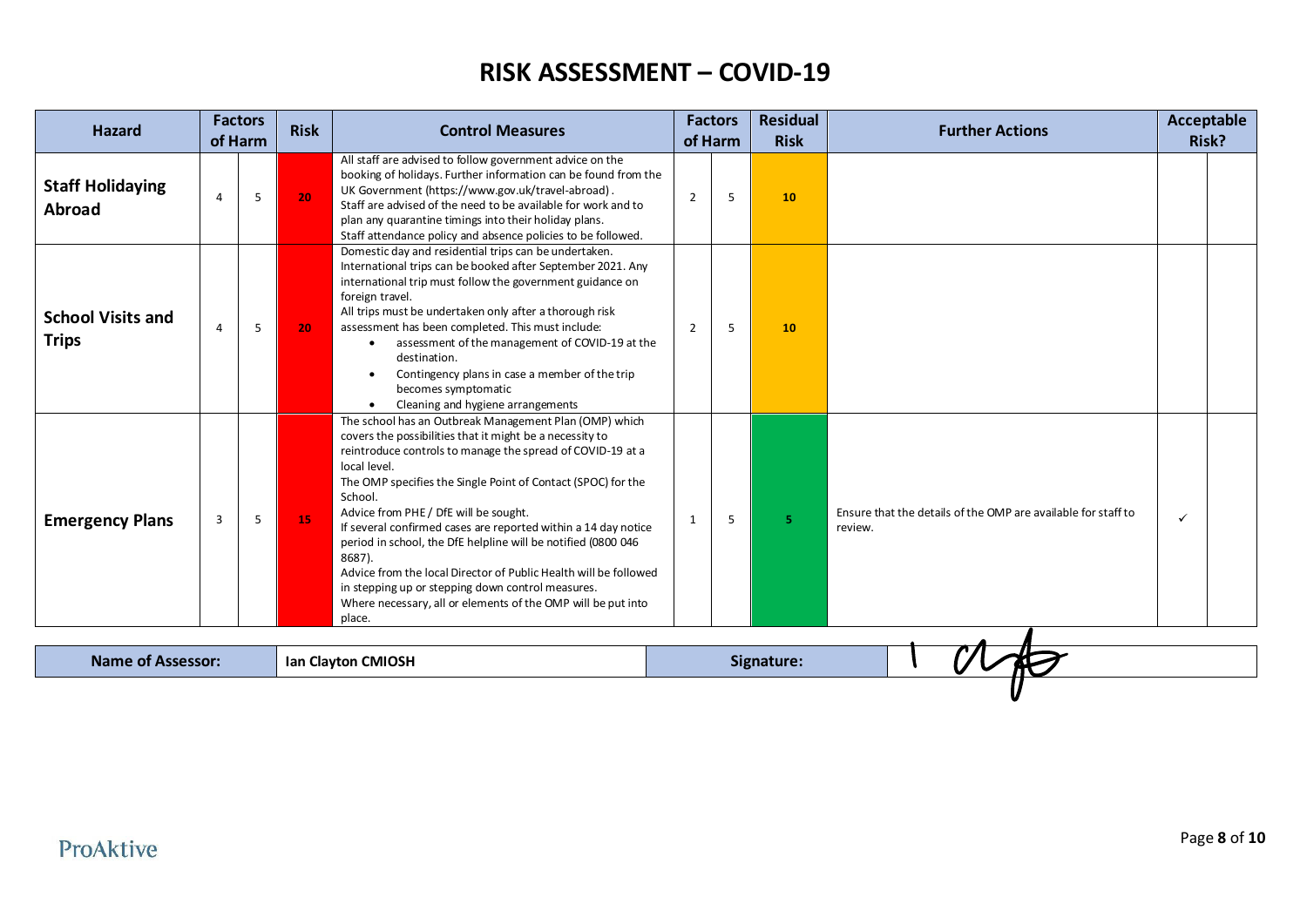#### **Action Plan**

| <b>Hazard</b> | <b>Further Actions</b> | <b>Assigned To</b> | <b>Due Date</b> | <b>Priority</b> |
|---------------|------------------------|--------------------|-----------------|-----------------|
|               |                        |                    |                 |                 |
|               |                        |                    |                 |                 |
|               |                        |                    |                 |                 |

|          | 5          | 5 | 10 | 15 | 20 | 25 |  |  |
|----------|------------|---|----|----|----|----|--|--|
|          |            | 4 | 8  | 12 | 16 | 20 |  |  |
|          |            | 3 |    |    | 12 | 15 |  |  |
| Severity |            | 2 |    |    | 8  | 10 |  |  |
|          |            | 1 | 2  | 3  | 4  | 5  |  |  |
|          |            |   | 2  |    |    | 5  |  |  |
|          | Likelihood |   |    |    |    |    |  |  |

|  | 10 <sub>h</sub> |          | 15   20   25    |    | <b>Likelihood</b>   | <b>Severity</b>                   | <b>Risk (Likelihood x Severity)</b> |
|--|-----------------|----------|-----------------|----|---------------------|-----------------------------------|-------------------------------------|
|  | 8               |          | 16 <sup>1</sup> | 20 | $1 =$ Very Unlikely | $1 = No$ injury                   | $1-5$ = Low                         |
|  | 6               | $\Omega$ | 12              | 15 | $2 =$ Unlikely      | $2 =$ Minor Injury or Illness     | $6 - 12 = \text{Median}$            |
|  |                 |          |                 | 10 | $3 =$ Likely        | $3 = 7$ -day Injury or Illness    | $15 - 25 =$ High                    |
|  |                 |          |                 |    | $4 = Very$ Likely   | $4 =$ Specified Injury or Illness |                                     |
|  |                 |          |                 |    | 5 = Almost Certain  | 5 = Fatality or disabling injury  |                                     |